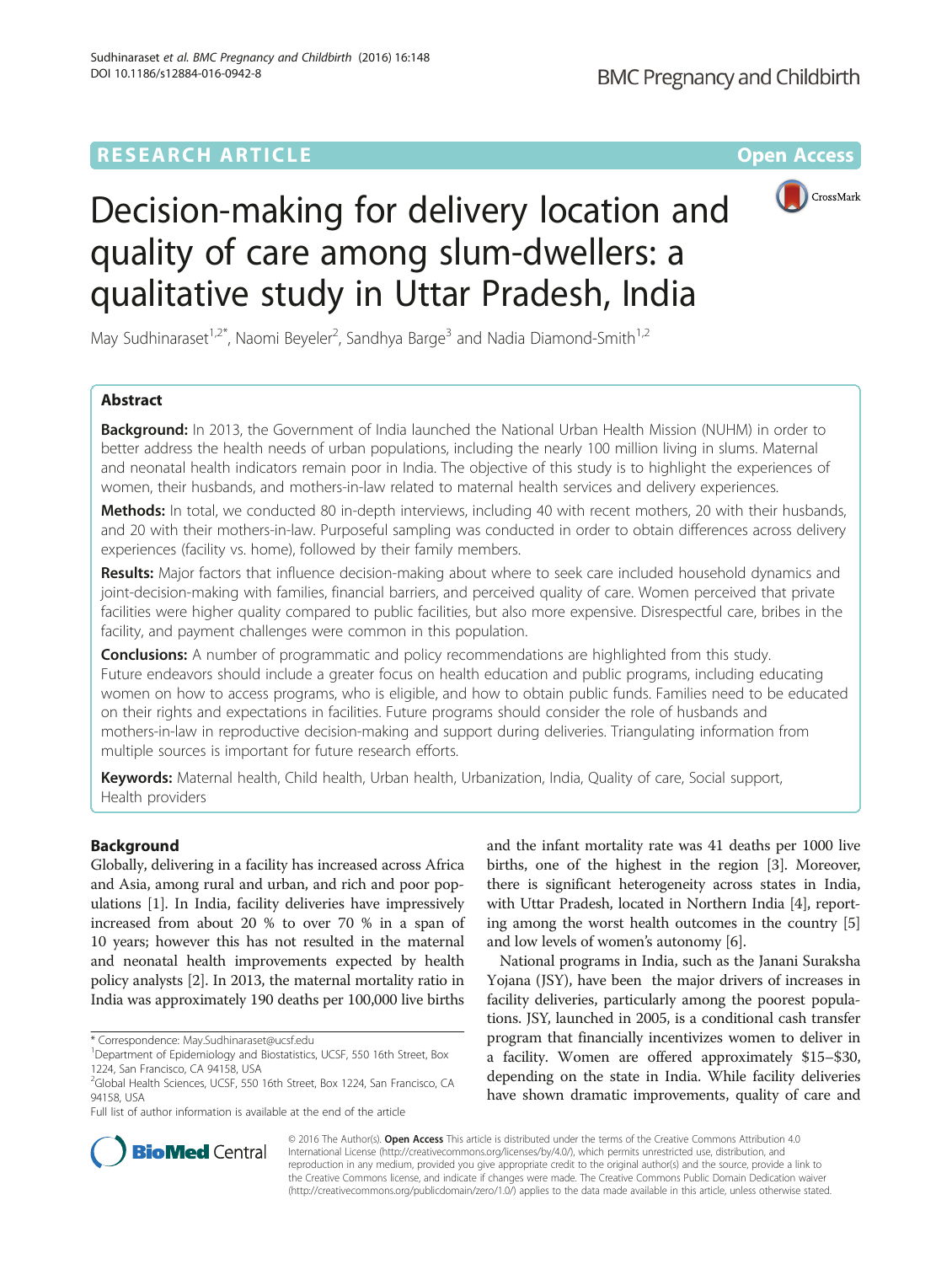challenges with the scheme continue, including ensuring skilled attendant at birth, experiences of disrespectful care in facilities and discrimination due to social status of women, transportation barriers to facilities, and low levels of trust in public health facilities [\[2](#page-9-0)]. Historically, much of the maternal health efforts have focused in rural areas; however, in 2013, in response to growing urban health disparities, India launched the National Urban Health Mission (NUHM), which focuses on meeting the healthcare needs of the urban poor, particularly slum populations.

Nearly 100 million people in India live in slums: 17.4 % of all urban households, reaching as high as 41.3 % of the population of Mumbai. Barriers to healthcare utilization for maternal health in slum communities are well documented in the literature. Studies find that while slum dwellers prefer formal over informal maternal health services, there are significant barriers to accessing care, including geographical access, ineffective family household decision-making, safety concerns, high cost of health services, and perceived low quality of providers [\[7](#page-9-0)]. Existing literature in Africa and parts of Asia suggests that slum-dwellers experience a number of adverse maternal and child health outcomes, including less access to antenatal care (ANC) services and facility deliveries. Urban populations have grown rapidly over the past two decades; it is estimated that by 2025 64 % of people in low-income countries will also live in urban areas [\[8\]](#page-9-0). This process of urbanization presents a number of new health opportunities and challenges: although urban areas can provide residents with greater access to health and economic resources, urban residents are also exposed to new economic and environmental risks. This is particularly true in slum areas.

Given the renewed focus on urban slum populations, it is important to better understand the healthcare challenges that this population faces, including decisions around where to deliver, support structures, financial challenges, and perceived quality of care. Few studies have gathered voices of women, husbands, and mothersin-law in order to triangulate information [[9\]](#page-9-0). Past qualitative studies have found that financial burdens restrict place of delivery to public hospitals, and that cultural and social factors, such as expectations around respectful and safe care, were significant drivers for location of delivery. More recent studies also find that mothers-inlaw, particularly paternal mothers-in-law, play a significant role in household decision-making, including health services [\[10](#page-9-0)]. The role of husbands and men in particular has been under researched, but studies find that interventions targeting men during the time of delivery have positive health benefits to the mother and child [[11\]](#page-9-0). There is little information on decision-making among women, and how families, including husbands and paternal and maternal grandparents, navigate the continuum of maternal health services from antenatal

care (ANC) to a facility delivery in slum areas. A recent qualitative study in rural India attempted to include information from recent mothers, their husbands and their mothers-in-laws and found that family members play an important role in where women seek delivery care [\[12](#page-9-0)]. This study, however, was not able to link family members and therefore limited in understanding how household dynamics may influence shared decision-making. Triangulating these different voices and perspectives may shed light on points of interventions to improve maternal and child health in India, particularly in urban settings given rapid changing gender and social norms.

Through qualitative interviews, this study seeks to examine the ways in which household decision-making influences the health utilization of maternal health services in urban slums and offers insights for points of interventions for the health sector. This study aims to understand the principal economic, environmental, and social factors that influence women's decisions to seek maternal health services and the quality of care received. This study first addresses decision-making around where to deliver, including home vs. facility or public vs. private sector; it then delves into recent mothers', husbands', and mothersin-laws' experiences with maternal health services.

# **Methods**

# Study participants and procedures

In total, we conducted 80 in-depth interviews, including 40 with recent mothers, 20 with their husbands, and 20 with their mothers-in-law. Purposeful sampling was conducted in order to obtain differences across delivery experiences (facility vs. home), followed by their family members. We recruited 30 women who delivered in a facility and ten women who delivered at home. Two recruitment lists were formed to provide the sampling frame for interviews. First, researchers worked with Anganwadi centers in the two study sites to develop lists of women who delivered in the past year. Second, researchers went door-to-door in the communities to recruit more women who had delivered in the past year in order to ensure that a variety of women were recruited from the community. Study participants were recruited from two slums in Uttar Pradesh, Lucknow. Inclusion criteria for recent mothers included women who delivered a child in the past year. Once women were recruited, they were asked whether their husband or mother-in-law lived in the same house and available to speak, and only if the woman gave permission did we recruit their partners and mothers-in-law.

Interviews lasted approximately one hour, were tape-recorded, transcribed into Hindi, and translated into English. Four trained research assistants, including two men and two women, facilitated the interviews.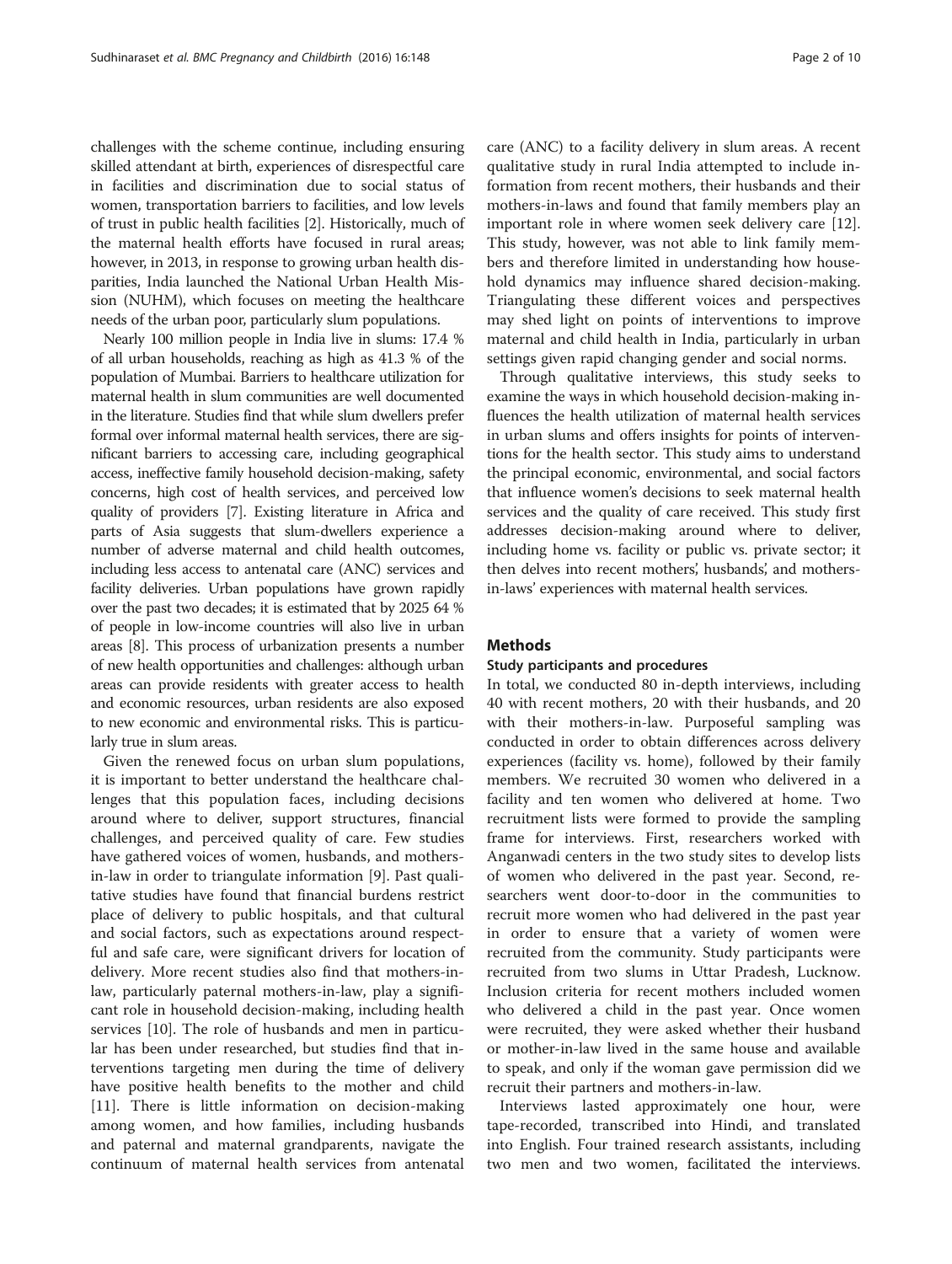Interviewers and participants were matched according to gender. All interviews were conducted between April and July 2014. Participants were asked a number of questions including about their delivery experiences, quality of care received, choice of provider and delivery location, support received before, during, and after the time of delivery, cost of care, and decision-making about maternal and child health services. Women, husbands, and mothers-in-law were asked similar questions in order to triangulate information where possible.

# Data analysis

Data was analyzed using Atlas-ti software by two trained researchers. Content analysis was used to analyze the textual information. The analysis was completed in three phases. First, two researchers read each transcript several times to examine the text as a whole, and to identify initial impressions. Second, two researchers then coded a subsample of the text in an iterative process. Two researchers first developed codes separately using ten transcripts, revised and refined codes together, and developed a common coding scheme. The tentative codes were discussed and revised by the researchers. The codes were then applied to all of the transcripts. Finally, codes were grouped into families, or broader themes. Researchers had discussions regarding broader themes, including where participant voices converged and diverged. Matrices were developed for specific themes in which a variety of participant types were questioned.

# Ethical approval

The study and all accompanying study materials were reviewed and approved by the Institutional Review Boards at the University of California, San Francisco (UCSF) and the Centers for Operations Research and Training (CORT) in Gujarat, India. Verbal informed consent was obtained from all study participants.

# Results

# Participant demographic characteristics

The women interviewed for this study were, on average, 26 years old (Table [1](#page-3-0)). In terms of religion, the large majority  $(N = 37, 93 \%)$  of respondents were Hindu, and the rest were Muslim. Fifty percent  $(N = 20)$ belonged to a Scheduled Caste, 20 % ( $N = 8$ ) to Other Backwards Caste (OBC), and 30 % ( $N = 12$ ) to none of these. All women were married and currently living with their husbands, and 65 % also had their mothers-inlaw living with them  $(N = 26)$ . Twenty-eight percent had no education ( $N = 11$ ), 23 % had less than 8 years ( $N = 9$ ), 38 % had 8 to 11 years ( $N = 15$ ) and 10 % had 12 or more years of education  $(N = 4)$ . Women had, on average, 1.9 births in their lives, ranging from 1 to 7. Women spent an average of 7,721 rupees on services, supplies and

medicines during their most recent delivery (interquartile range from 0 to 12500), and a mean of 334 rupees on transportation to the facility (IQR 0-200). The majority  $(N = 35, 88, %)$  were not currently working outside the home. None of the women had been living in Lucknow their entire lives, 8 % had lived there less than 1 year ( $N =$ 3), 20 % for 1 year  $(N = 8)$ , 40 % for 2–5 years  $(N = 16)$ , 18 % for 5 to 10 years  $(N=7)$  and 15 % for more than 10 years ( $N = 6$ ). The majority ( $N = 32$ , 80 %) had lived in a city before moving to Lucknow, 5 % in a town  $(N = 2)$ and 15 % in the countryside  $(N = 6)$ . The majority of women had their most recent birth at a large government hospital (48 %), followed by 25 % at home  $(N = 10)$ , 25 % at a private hospital ( $N = 10$ ), and 2 % at a lower level facility  $(N = 1)$ .

Husbands were, on average, 30 years old. The majority of husbands were Hindu ( $N = 19$ , 95 %). In terms of educational attainment, 10 % had no education  $(N = 2)$ , 45 % had 1–7 years ( $N = 9$ ), 45 % had 8 to 11 years ( $N = 9$ ) and none had 12 or more years of education. Almost half (45 %) worked as unskilled or skilled laborers  $(N = 9)$ , 25 % worked in services ( $N = 5$ ), 25 % worked in sales ( $N$  $= 5$ ) and 5 % were not working ( $N = 1$ ). Sixty-five percent of the husbands had been living in Lucknow their entire lives  $(N = 13)$ , 10 % for 1 year  $(N = 2)$ , 5 % for 5-10 years  $(N = 1)$  and 20 % for more than 10 years  $(N = 4)$ .

Mothers-in-law were, on average, 54 years old. All but two (10 %) were Hindu while the others were Muslim. The majority ( $N = 16$ , 80 %) had no schooling, 15 % had 1–7 years  $(N = 3)$  and 1 (5 %) had 8–11 years. The majority ( $N = 14$ , 70 %) had been living in Lucknow for more than 10 years, 15 % had been living there their whole lives  $(N = 3)$ , 1 (5 %) for 2–5 years and 10 % for 5–9 years ( $N = 2$ ). Most of the mothers-in-law who had migrated came from a city ( $N = 15, 75$  %) and 12 % from the countryside  $(N = 2)$ .

## Decision-making about delivery location

Throughout the course of pregnancy, women and their families made a number of decisions regarding where to seek health services for antenatal and delivery care. In making decisions about where to deliver, respondents made choices about delivering at home or in a facility, and for those respondents who delivered at a facility, made choices about delivering at a public or private facility. These decisions were influenced by multiple factors, including prior experience of the woman or her family in receiving maternal health care, perceived accessibility of the facility – based on both cost and proximity—and perceived quality of the facility. Intra-household dynamics and relationships between the woman, her husband and mother-in-law also influenced how these decisions were made.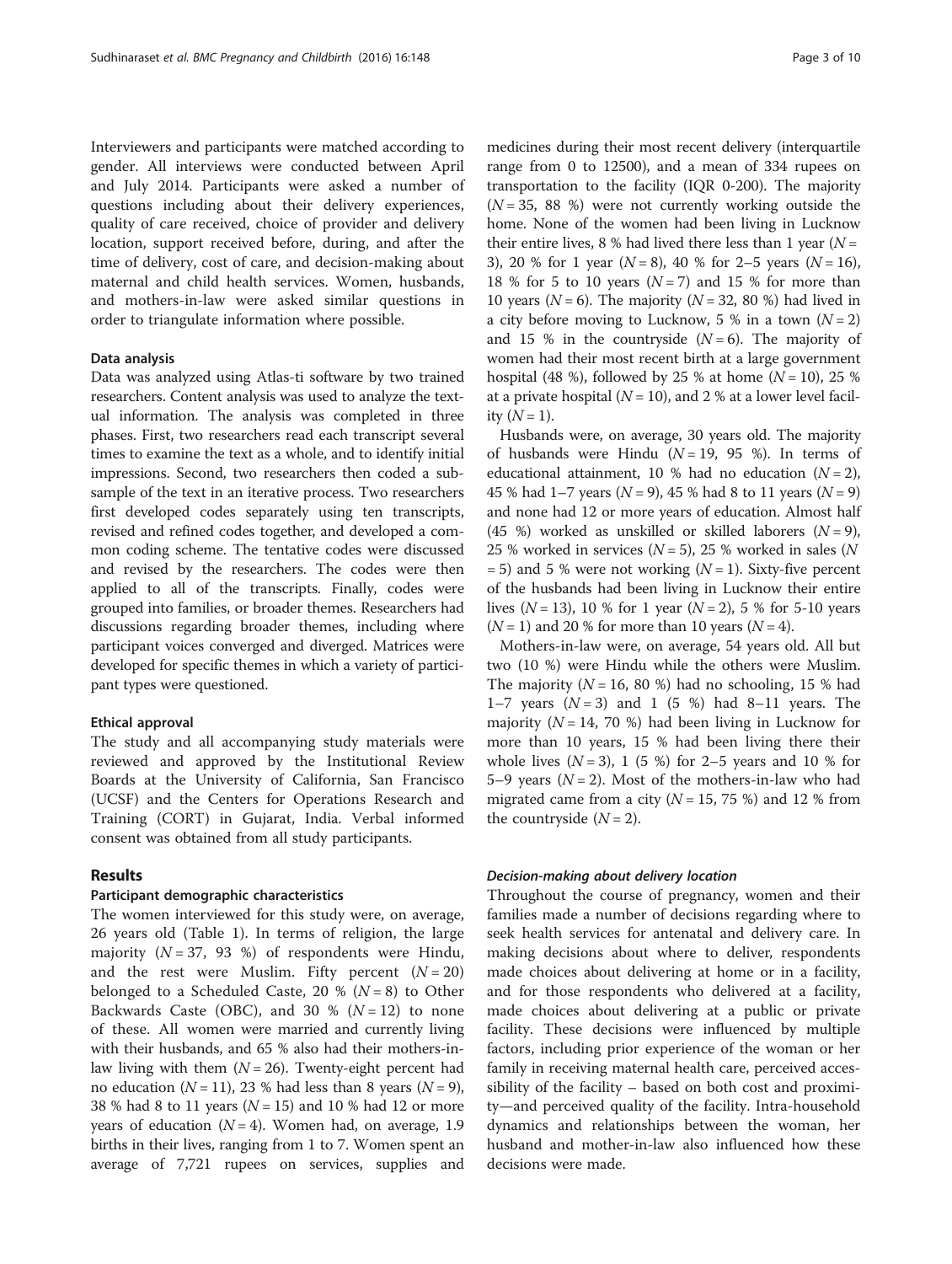# <span id="page-3-0"></span>Table 1 Demographic Characteristics of Study Participants

|                                               | Women<br>$(N = 40)$ | Husbands<br>$(N = 20)$ | Mothers-in-law<br>$(N = 20)$ |
|-----------------------------------------------|---------------------|------------------------|------------------------------|
| Age, mean (IQR)                               | 26 (23-29)          | 30 (25 to 32)          | $54(45-61)$                  |
| Hindu (N (%))                                 | 37 (93 %)           | 19 (95 %)              | 18 (90 %)                    |
| Caste                                         |                     |                        |                              |
| Scheduled Caste                               | 20 (50 %)           |                        | 6 (30 %)                     |
| Scheduled Tribe                               | $\circ$             |                        | 0                            |
| Other backwards                               | 8 (20 %)            |                        | 7 (35 %)                     |
| None                                          | 12 (30 %)           |                        | 7 (35 %)                     |
| Education                                     |                     |                        |                              |
| No education                                  | 11 (28 %)           | 2 (10 %)               | 16 (80 %)                    |
| Less than 8 years                             | 9(23%)              | 9 (45 %)               | 3 (15 %)                     |
| 8 to 11 years                                 | 15 (38 %)           | 9 (45 %)               | 1(5%                         |
| 12 or more years of education                 | 4 (10 %)            | $\mathsf{O}\xspace$    | 0                            |
| Occupation                                    |                     |                        |                              |
| Not working outside the home                  | 35 (88 %)           | 1(5%                   | n/a                          |
| Unskilled/skilled                             | 2(5%                | 9 (45 %)               |                              |
| Services                                      | 2(5%                | 5 (25 %)               |                              |
| Sales                                         | $\mathbf 0$         | 5 (25 %)               |                              |
| Professional, technical, or managerial        | 1(3%)               |                        |                              |
| Migration Status                              |                     |                        |                              |
| Entire lives                                  | $\mathbf 0$         | 13 (65 %)              | 3 (15 %)                     |
| $<$ 1 year                                    | 3 (8 %)             | $\mathsf{O}\xspace$    | 0                            |
| 1 year                                        | 8 (20 %)            | 2 (10 %)               | 0                            |
| 2-5 years                                     | 16 (40 %)           | $\circ$                | 1(5%                         |
| 5 to 10 years                                 | 7 (18 %)            | 1(5%                   | 2 (10 %)                     |
| More than 10 years                            | 6 (15 %)            | 4 (20 %)               | 14 (70 %)                    |
| Place of residence before migration           |                     |                        |                              |
| City                                          | 32 (80 %)           | 7 (100 %)              | 15 (88 %)                    |
| Town                                          | 2(5%                | $\mathsf{O}\xspace$    | $\mathbf 0$                  |
| Countryside                                   | 6 (15 %)            | $\mathsf{O}\xspace$    | 2 (12 %)                     |
| Number of living children, mean (range)       | $1.9(1-7)$          | n/a                    | n/a                          |
| Place of most recent delivery, N (%)          |                     | n/a                    | n/a                          |
| Government Hospital                           | 19 (48 %)           |                        |                              |
| Private Hospital                              | 10 (25 %)           |                        |                              |
| Lower level Facility                          | 1(2%)               |                        |                              |
| Home                                          | 10 (25 %)           |                        |                              |
| Mean cost spent on delivery                   | 7,721 (0-12500)     | n/a                    | n/a                          |
| Mean cost spent on transportation to delivery | 334 (0-200)         | n/a                    | n/a                          |
| Widowed (Mother-in-laws only)                 | n/a                 | n/a                    | 6 (30 %)                     |

# Household dynamics: joint decision-making common

Few of the women respondents made decisions about where to seek maternal health services on their own; rather these decisions were most commonly made together by the woman with her husband, mother-in-law,

or both. These dynamics varied across households, with some families reporting that the mother-in-law was the primary decision-maker regarding maternal health care seeking, while in a smaller subset of families the woman and husband made these decisions independently of the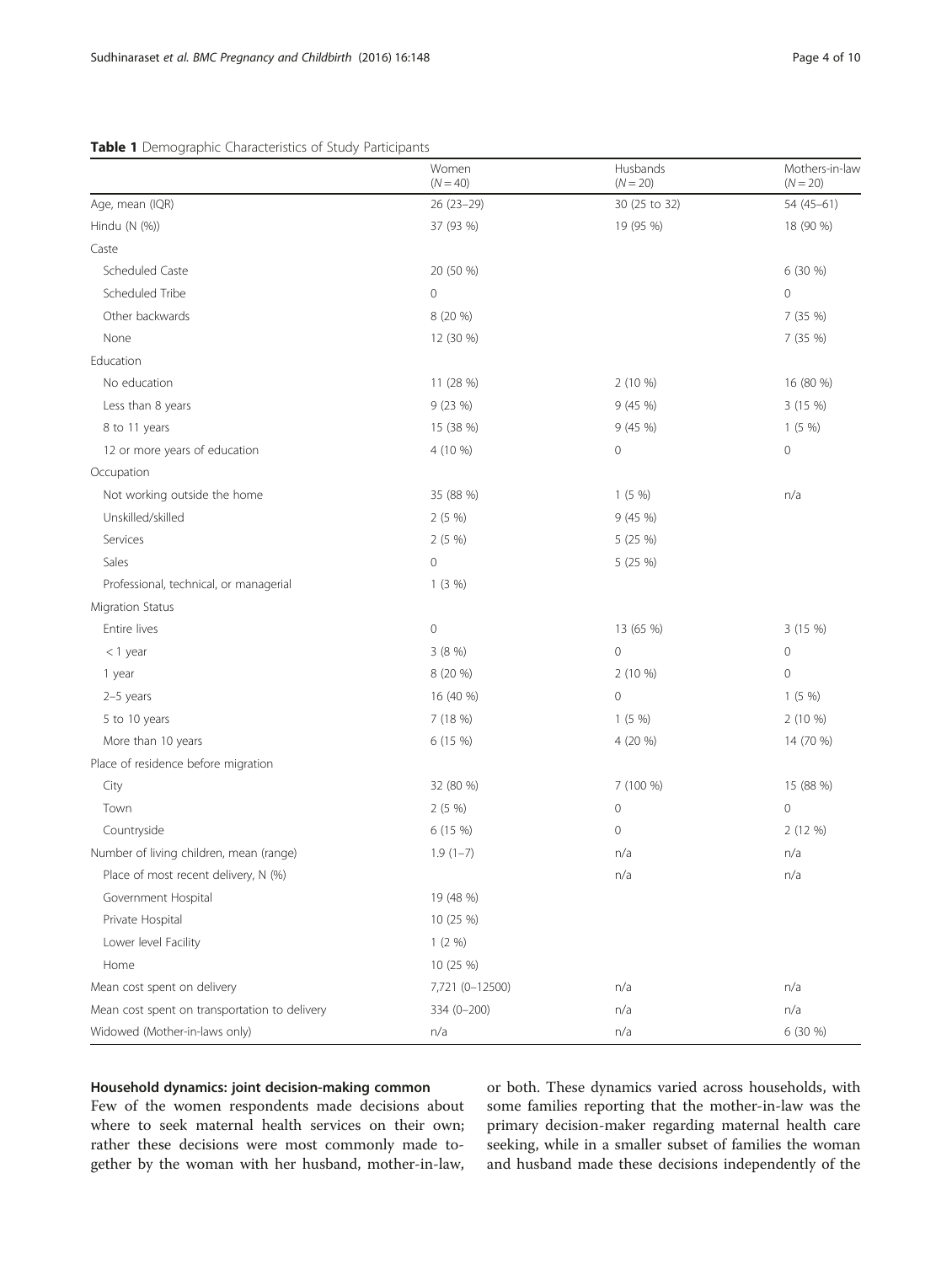mother-in-law. Among women who delivered at home, the majority reported that their mother-in-law was the primary decision-maker about where to deliver, while women who delivered in facilities were more likely to report that their husbands or they themselves were the primary decision-maker about where to deliver.

In most cases, the previous experiences of other family members, including sisters, sisters-in-law, mothers, and mothers-in-laws, at different health facilities were important factors in care-seeking decisions. For example, as one mother-in-law explained regarding her decision to send her daughter-in-law to a particular hospital:

My sister-in-law's children were also born there. My daughter's children as well as my elder sister-in-law's children were also born at [that] Hospital. My eldest grandson was also born there. (Mother-in-law, age 46)

Similarly, a woman also explained her decision to attend a particular hospital based on her sister's prior positive experience receiving maternal care there.

My sister also went there for her delivery. From her pregnancy to delivery, she went there for all types of treatment. So on her suggestion, I went there. (Woman, age 34, 1 child)

Choice of place of delivery was influenced by other people's experiences as well as their own perceptions of convenience, cost and quality.

# Home or facility delivery: complications, costs, and perceived quality

The majority of respondents (75 %) had their most recent delivery at a hospital or facility. The most common reason mentioned for selecting a facility for delivery, rather than home, was that facilities were considered a safer location for care in case of an emergency. As one respondent explained, her mother-in-law decided that she should go to a facility for the following reasons:

Yes, she [mother-in-law] had also said that it is better to be in hospital –what if you start feeling unwell suddenly, or something else, require some machine, something, then all these facilities are there, at home you wouldn't find all this (Woman, age 27, 2 children).

However, despite the perception that facilities offered a safer location for delivery, a significant number of respondents (25 %) delivered at home. Among families who chose to have a home delivery, women, husbands, and mothers-in-law discussed two main reasons for this decision. The first, and most common, reason for If [delivery] is done somewhere else like hospital, it costs a lot of money. It can be done at home for less money. And it is not possible to give proper care at the hospital, which can be done at home… It was right to do it at home, because we do not have so much money to take her to the hospital. They require money everywhere. Who's going to give? It costs over twenty thousand rupees, how can we do it, tell us? That is why we do it at home. If it costs twenty thousand, from where do we get that kind of money? (Mother-in-law, age 60)

There was a rumor in the village that I might have to pay after delivery—they [facility] might charge something. I am not able to pay; we don't have that much money. So, I didn't go there ever again….I am afraid that's why I didn't visit hospital; it's good to bear pain and expenses in home; at least I'll be happy at home. (Woman, age 35, 5 children)

In addition to concerns about the cost of delivery services in facilities, many families reported that the indirect costs associated with seeking care in a facility were prohibitive to having a delivery outside of the home. The main concerns were regarding the difficulties and cost of arranging transportation to the facilities, and in arranging childcare for other children at home while the mother was at the facility.

We are poor and I have small children. If I stayed at home I would be able to take care of children and other thing, but if I stayed at hospital, how would my mother-in-law manage all these things? (Woman, age 35, 5 children)

The second main reason respondents reported choosing to deliver at home was a concern about the quality of services provided at facilities. For many women delivering at home, the main quality concerns were about the way they would be treated at the facility, specifically fear of being disrespected, ignored, or treated poorly. As mentioned above, the prior experiences of family members and neighbors played a significant role in shaping these perceptions and influencing these decisions.

Someone in the neighborhood told her [my mother-inlaw] that if we cry and howl too much in the hospitals, they start hitting us. She got scared that 'if my daughter-in-law gets troubled and if it is painful she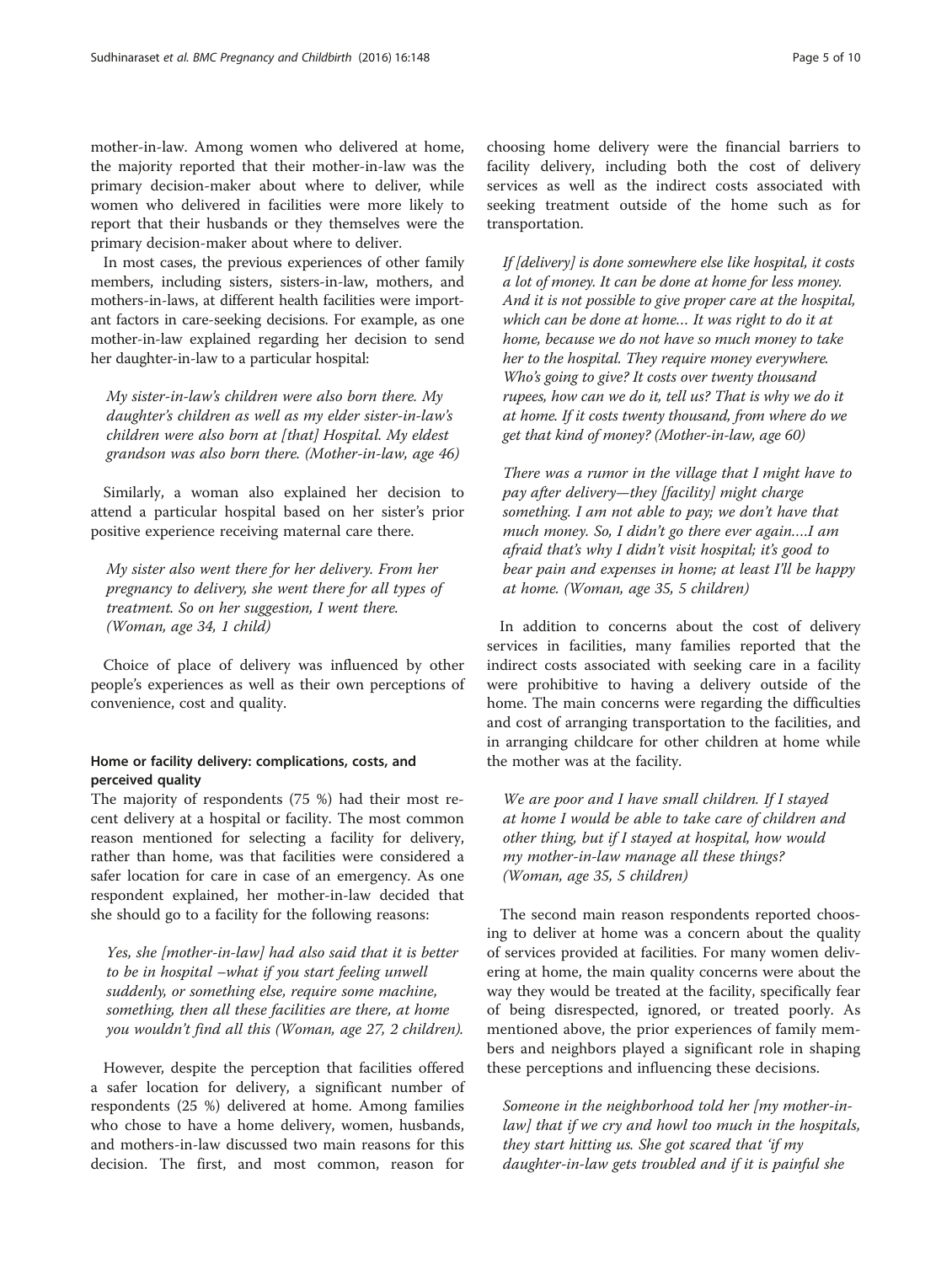will cry, and at that time if any nurse hits her.'…So she said it will be good if I deliver at home. (Woman, age 27, 2 children)

Many families who selected home delivery due to their concerns about how they would be treated at a facility indicated that these concerns were related to issues of class and social status.

Rich people always get preference over poor. Poor people always stand in line while rich people get the direct entry. Poor people always suffer. That's why many poor people hesitate to go to a facility…(Woman, age 35, 5 children)

For families preferring home delivery, it was this association between poor treatment and their social status that led some families to avoid seeking care at hospitals, in combination with the concerns about the cost of delivery and associated costs of seeking treatment outside the home.

# Public or private facility: perceived higher quality in private sector

Similar to decisions about home or facility delivery, the perceived quality and cost of services were main determinants in selecting the type of provider—either public or private. In general, women, mothers-in-law, and husbands perceived private facilities to offer higher quality services than public facilities. This was based on the perception that public facilities had longer wait times, poor interpersonal treatment, and lack of essential infrastructure.

Private is best....In government there are no services. We have to stand in the queue for two hours, then your turn comes.....they do a simple examination and then inform you to come again day after tomorrow…. If you go to private, only money will be spent. Facilities will be availed quickly. (Husband, age 28, 2 children)

One husband described trying to go to a public facility when his wife was in labor, but after waiting for hours with no attention, taking her to a private facility, where she got attention quickly.

When we went there [public hospital], they admitted my wife inside. We sat there for almost 2-3 hours, my wife was suffering…I said it is no point tell me a place where I can take her..no one paid any attention to us, then I picked up my wife and got her to [private hospital]..then at [private hospital]..the doctor said for operation. (Husband, age 23, 1 child)

However, private facilities were generally considered more expensive than public facilities. For this reason, even

among respondents who reported that private facilities offered higher quality care, many chose to deliver in a public facility because of the high cost of private care. For some, delivering in a public facility enabled them to save money that they could use to attend a private facility if there was an emergency that required higher-level care.

Yes, they said "come on daughter let's go there in government hospital, if we go to private, it will be more expensive." And there was not much problem. If problem is there, then to save oneself a person can go to private. We go to private if there is any problem. (Woman, age 26, 2 children)

When families could afford the cost of private care, or in cases when a woman was thought to require emergency or higher-level treatment, families made the decision to seek care in private facilities. However, in general, the overwhelming sentiment that private facilities offered higher quality services was not matched by a strong preference to seek care in these facilities given the cost barriers that were not present at public facilities.

# Experiences in facilities

In addition to the challenges women and their families experienced in accessing care, those who delivered in a facility also expressed a number of concerns about the quality of care they received. These concerns, similarly to the factors that influenced women's decisions about where to seek maternal health care, centered on quality and cost. The primary concern about quality was the poor treatment many women and family members reported; while the concerns about cost centered on the common practice of facilities requiring bribes or informal payments to secure treatment.

# Disrespectful care common

Women at both public and private facilities expressed dissatisfaction with the quality of interpersonal care at the facilities, in particular being treated disrespectfully by nurses and other health providers. Many women reported being yelled and shouted at; for example, one woman said there was "a lot of shouting and beating" (Woman, age 28, 1 child). The family members also reported disrespectful care from providers. Doctors told this same woman's husband that he and his family could not be near the woman while she was in labor.

The person who does delivery was speaking very rudely…they asked us to "get out from here, why are you gathering here, move, get out." We were not allowed to stand outside even. (Husband, age 40, 1 child)

These concerns about disrespectful treatment from providers were reported equally across both public and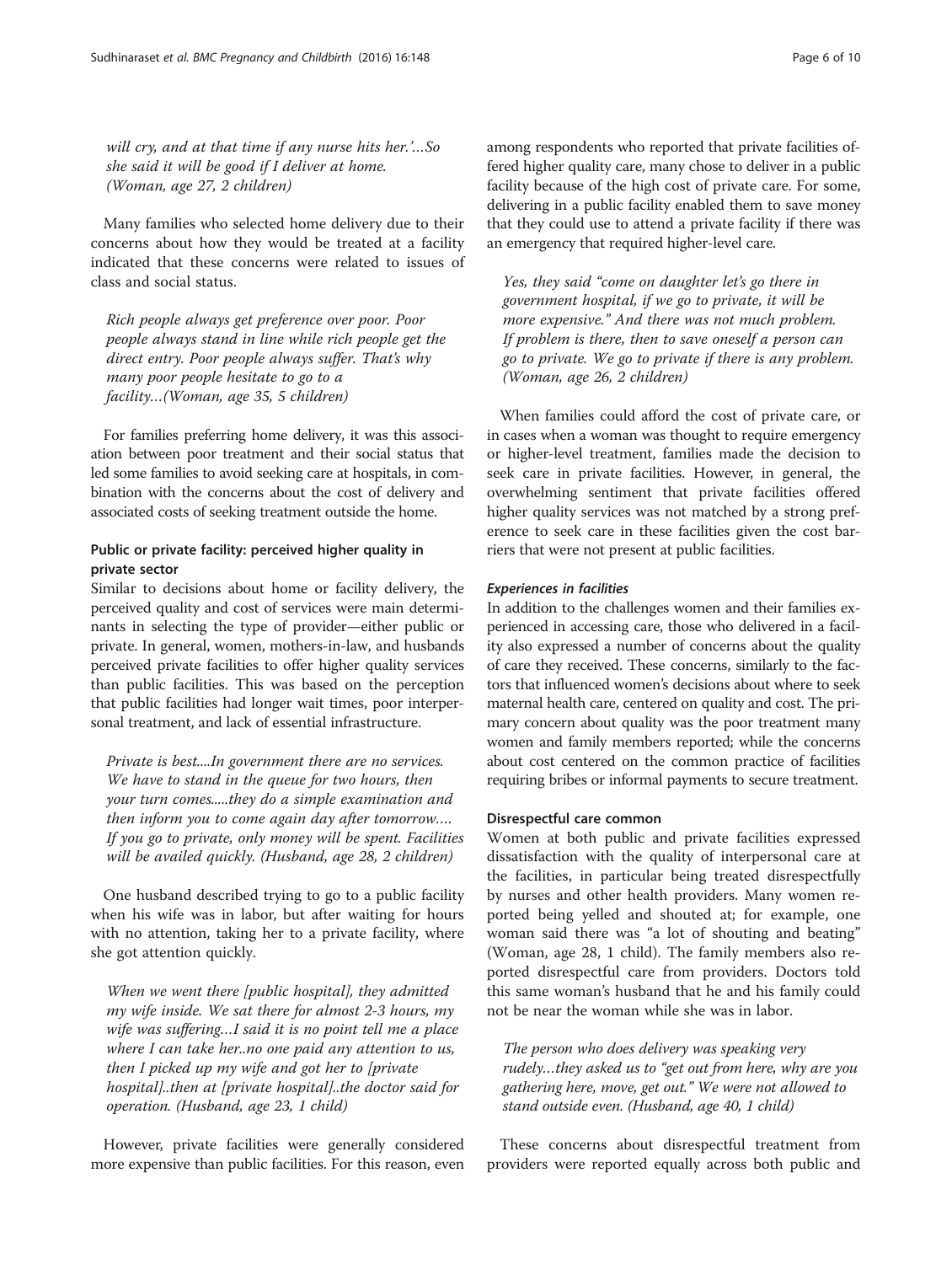private facilities. Although some women did report that they felt they were treated better in private facilities, many respondents indicated that there was no difference between type of facility and that disrespectful care was common across all facilities.

Wherever it is, in government hospital, all government hospitals and nowadays in private hospitals also, they say bad words....Doctor, no its nurse, she says inappropriate words and bad words. (Woman, age 30, 3 children)

However, as indicated above in the discussion about home delivery, there was a broad feeling that disrespectful treatment at facilities could be largely attributed to issues of social and economic status. As one husband explained:

Only if you have resources, or influence in the government, only then will you be listened to [at the facility]. Wherever you go– private or government hospital– you will be asked who are you, what do you do. If you say you work as a laborer, then no one will give you any attention. (Husband, age 24, 1 child)

It is important to note that not all respondents had negative experiences during their facility stays, with some reporting their treatment and experience to be positive. Although in some cases, this was acknowledged with a level of surprise, or seen as the exception to standard treatment practices.

Their services were very good. I mean whether it was staff related, doctor related. From conversation to everything was very good. My experience was very good. (Woman, age 34, 1 child)

# Financial barriers: bribes and tokens paid to facility staff

Respondents reported a number of financial barriers faced while seeking maternal health services. The primary challenge reported was the common practice of providers and other people at the facility seeking bribes or payments above the formal fees prior to providing essential care and services. Many respondents perceived the poor treatment by providers as linked to this system of informal payments; according to one woman, "You have to give them [facility providers] bribes in order for them to attend to you" (Woman, age 30, 3 children). Several respondents indicated that bribes were common throughout the hospital experience, and others reported that they were denied care if they did not provide financial "tokens" to facility staff.

The nurses demanded money.... I had a baby girl and after the delivery they kept her on the scale and demanded Rs.300-400. If I will not pay money they will not return my baby to me. We are poor and how will we have this much money to give? (Woman, age 26, 3 children)

The gate peon was asking for money, and when baby boy was born I was sitting outside the operation theater when I went to get him they were asking that we give money so we give Rs.600. We took the baby boy and went upstairs for cleaning. There, everyone was asking for money – nurse, maid, everyone. Then they shifted her to another room, there were two people on the same bed…they asked for money again to shift her to an empty bed, then again for taking her to the room. So we gave money at 6-7 places…everywhere they asked for money. (Mother-in-law, age 50)

These payments, and the informal format in which they were requested without families being able to anticipate the cost of services, was a source of both financial and emotional stress for many respondents.

# Financial barriers: payment challenges and difficulties with JSY payment

Respondents highlighted two additional sources of financial stress associated with a facility delivery. The first was the need to borrow money to cover the cost of services. Many respondents, both women and husbands, reported selling gold from their dowry or other household goods, or borrowing money from family or community members, in order to pay for their hospital stays.

How did we bear the expense? As my husband is the only earning member and there are 8 people dependent on him, so we had to sell some of our household goods. (Woman, age 35, 5 children)

That arrangement- I had taken advance from my employer and also borrowed some money from my relatives…My people are really nice, my relatives, my boss, they did not show any reluctance to give the money..[they] gave money with ease. (Husband, age 23, 1 child)

While for some families, borrowing money was a feasible option, for others the need to borrow money was seen as a burden. This was particularly true for those families who borrowed with the expectation of repayment, when this repayment would mean a significant financial burden for the family.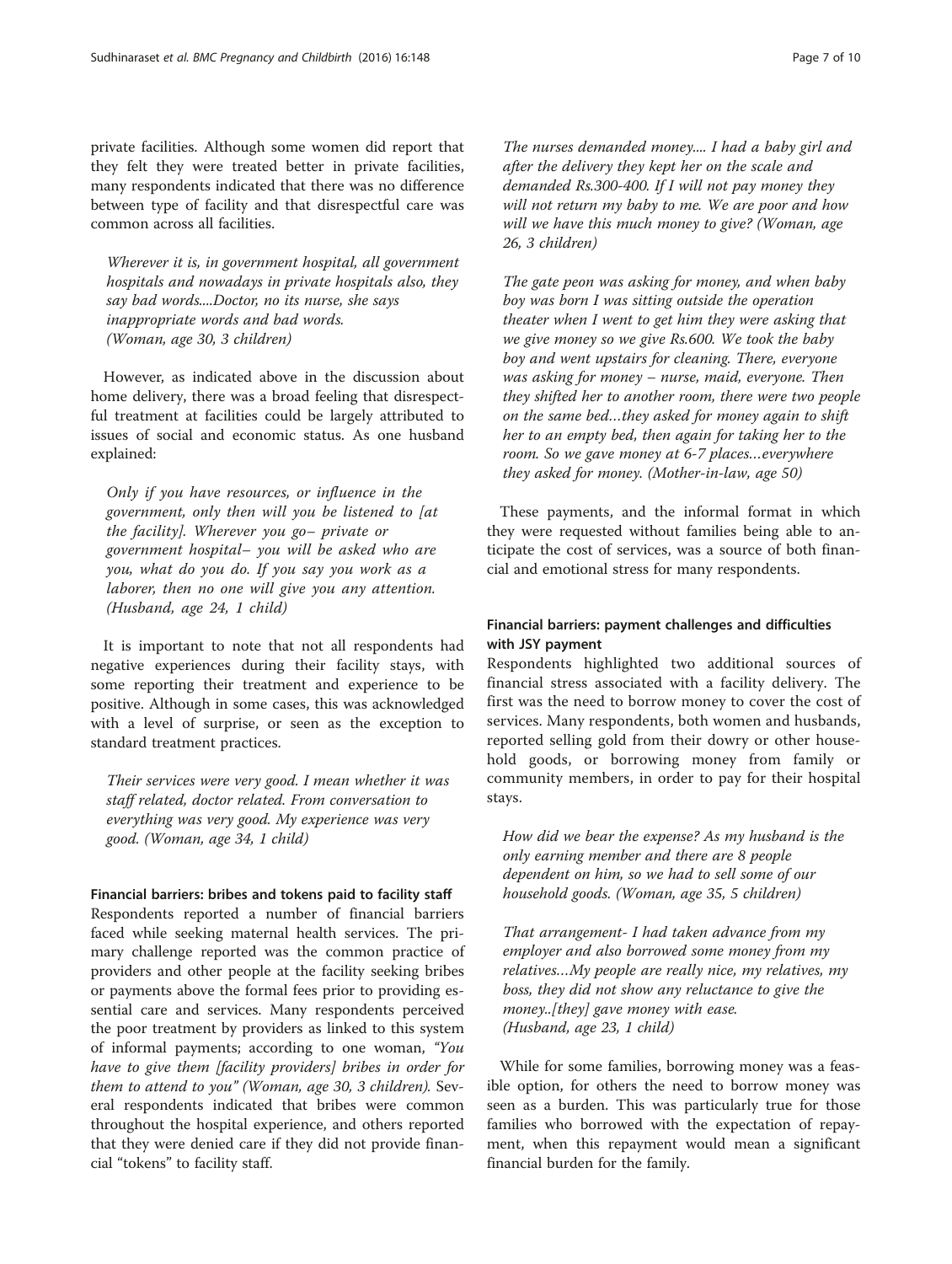We had to borrow money…We did not feel nice. We had thought that in government hospital everything is free, so we won't have to pay anything. But they referred us to private hospital, so we had to borrow money, which made us sad. (Woman, age 23, 1 child)

The second challenge women reported was in receiving the JSY conditional cash transfers. All women participants in this study were eligible to receive JSY payments; however, only 12 of the respondents reported receiving JSY, and of these, 4 of them reported not having cashed it yet. The primary reason respondents gave for their nonparticipation was the requirement to open a bank account in order to enroll in the JSY program. The cost of opening a bank account was reported to be equivalent to the amount of the JSY payment, reducing respondents' motivation and interest to participate.

I will be able get it [bank account] opened with one thousand rupees. And we will get Rs. 1000 Rupees. So what is the benefit of getting it opened? (Woman, age 20, 1 child)

Among women who did receive JSY payments, many reported challenges in receiving the funds, such as having to wait many hours to receive the check or having to pay large bribes to hospital staff in order to receive their payment.

The service that we got, the cheque, we gave it all away. Everyone was asking for money, the nurse or the helper, everyone was asking for money. We gave them more than what we got. (Woman, age 20, 1 child)

Many respondents also reported challenges when trying to cash the JSY payments, specifically due to not having the required identification for processing the payments.

I received a check but it is still not cleared. For clearance they are asking for [identification card]. They had given 3 months time, but to date I have not received the pehchan card, and the check is still lying with me uncleared. (Woman, age 26, 3 children)

We had to get this scheme but we did not have any proof. They said if you have any residence proof or ID proof or anything, we did not have anything so we would have got the facility if we would have tried we would have got the money but we did not avail it, so we would say it is our mistake that we did not go again and try to get that money…When my first child was born I was given a voucher. We have to take it to the bank, I went there twice, [my husband] went twice to the bank and we spent 250 – 300 rupees as well but

we did not get the money. Now I still have the cheque with me. (Woman, age 22, 2 children)

The association respondents made between these payments and the quality of care they received, as well as their social and economic status, was an additional source of concern and stress.

# **Discussion**

This study is important because it triangulates voices from recent mothers, their husbands, and mothers-in-laws and sheds light on potential interventions for improving maternal health outcomes in slums in India. The purpose of this study was to identify women's motivations for delivering in a facility compared to their homes and to identify their experiences with care. Findings from this study suggest that the negative experiences women and their social networks face at the time of delivery were mostly related to financial challenges and quality of care. In particular, disrespectful care deterred some women from delivering in facilities and influenced their decisions to deliver at home vs. the facility. Our findings support other recent qualitative work in Karnataka, India, that found that perceptions of quality related to disrespect and cleanliness, as well as the costs of delivery, were main factors determining place of delivery and keeping women out of facilities [[9\]](#page-9-0). A recent systematic review explored multiple domains of mistreatment that women experience during childbirth and found that mistreatment is prevalent in many countries across the globe [\[13\]](#page-9-0). Women in our study reported being shouted at, verbally abused, and being discriminated against because of their status. Our findings support this body of literature on mistreatment and disrespectful care, and provide additional evidence that these experiences, both those personally experienced and the experiences of others, impact decision-making and keep women from seeking care in facilities with trained providers.

This study also highlighted the large burden on families from the costs of delivery, including bribes for providers and facility staff. Past research has highlighted that high out-of-pocket costs are one of the main barriers to women delivering in a facility or with a trained provider in India [[14](#page-9-0)]. Although the JSY program should have been available to all of the women in our study, many did not receive the benefit, or if they did, were not able to actually cash it or ended up giving most of it away to pay for additional bribes or costs of the delivery. Other studies have highlighted how the JSY program is not able to cover all costs associated with delivery, and in fact might have led to more out-of-pocket expenditures [\[15](#page-9-0)]. Fears of costs were one of the primary deterrents from going to a facility, and also impacted decisions about private versus public facilities. Families resorted to taking loans or selling goods, leading to long-term impacts from the delivery on the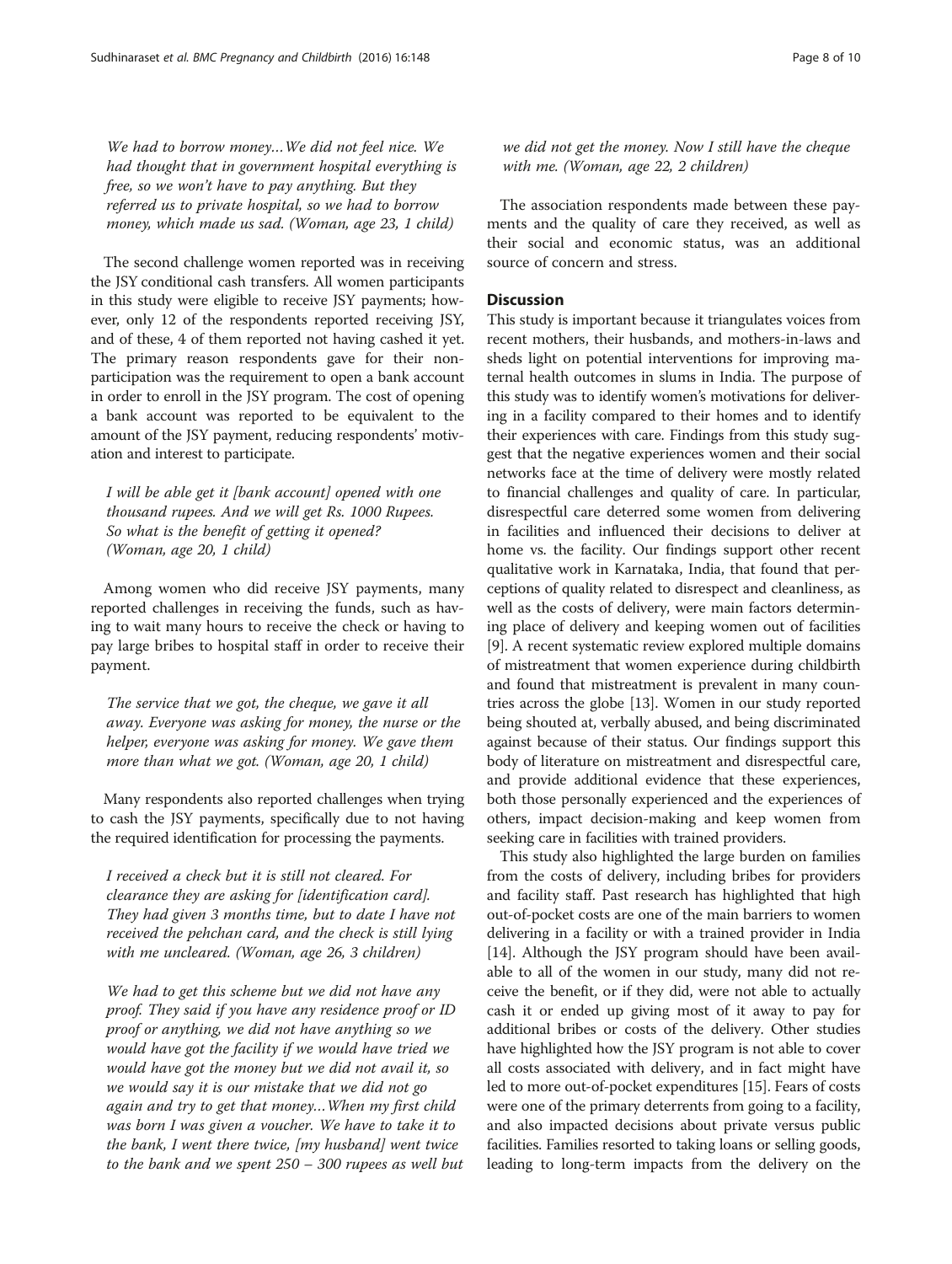family. The JSY program is structured to be an incentive to delivering in a facility, eliminating cost barriers associated with delivery services. It is clear that the JSY program must find ways to ensure that women and families actually are able to receive the benefit. Additionally, finding ways of eliminating the extra fees that families are being asked to pay is critical, including holding facilities accountable and punishing facilities that require extra payment.

Our findings also highlight the importance of other family members of the decision-making process about where a woman delivers. Most research exploring choice of delivery focus on women's individual characteristics, or sometimes those of her husband; however, it is clear from our findings that these decisions are most often made at a family or couple level [\[16\]](#page-9-0). Past research has shown that women's autonomy is an important factor on her health care utilization, and that women who live in nuclear households were more likely to deliver in a facility than women living in co-resident households (with in-laws) [[17](#page-9-0), [18\]](#page-9-0). Our qualitative data help explain these findings, since we found that women were more likely to deliver in a facility in households where women, or women and their husbands, were the main decision-makers.

There are a number of limitations to this study. First, as is common in qualitative studies, the sample size is small and therefore not generalizable to other areas outside of this study site. It is important to note that there is significant heterogeneity across slums in India including differences in poverty levels, size, and population, race, and migration mix. This study describes the specific experiences of individuals living in particular slums in Lucknow, Uttar Pradesh. The sampling frame for the study attempted to reach both women who went to anganwadi centers as well as women in communities in general, with the goal of highlighting different types of women and families. Second, while we attempted to sample a mix of women who delivered in a facility and at home, other experiences, including levels of complication may influence results and were not captured systematically in this data. For example, women who experienced complications at the time of delivery may report more negative experiences compared to women without complications. Finally, eligibility for the study includes women who had delivered in the past year. This may lead to recall bias, as 1 year may be a long time for women, their husbands and family members to recall their decision regarding delivery and experiences of care.

Despite these limitations, this study points to a number of programmatic and policy implications for urban slum populations. From a policy perspective, while women were aware of the JSY program, few women accessed this program. Therefore, targeted education in these communities regarding different public programs is warranted, including how to sign up for the program, how to receive incentives, and who is eligible. Follow up regarding how to access funds is particularly important. Future programs should include husbands and mothersin-law in the education process. Many times, decisionmaking on where to deliver occurred in the context of families and social networks; therefore, programs should engage these broader contexts in health education and promotion. This may include partner communication

of delivering in a facility. Finally, women in the study suggested that disrespectful care occurred in all types of facilities in India, both public and private facilities. This represents a significant challenge in India. Because experiences of disrespectful care were common in this population, future programs should focus on patient-provider interactions among urban, slum women in particular who may face discrimination due to their lower status. The World Health Organization (WHO) has outlined strategies to address disrespectful care which includes support through a companion of choice, access to foods and fluids, ensuring confidentiality and informed choice, and assuring high quality information for women to make informed decisions about care [\[19\]](#page-9-0). Other strategies to work with low-status women may include working with facilities to improve women-centered quality of care, training providers on culturally competent care, and involving women and their families in care processes.

counseling or educating mothers-in-law on the benefits

# Conclusions

Financial barriers and disrespectful care were the main challenges experienced in urban, slum populations in regards to maternal health services. A number of programmatic and policy recommendations are highlighted from this study. Future endeavors should include a greater focus on health education and the JSY program, including educating women on how to access the program, who is eligible, and how to obtain funds. Families need to be educated on their rights and expectations in facilities. Future programs should consider the role of husbands and mother-in-law in reproductive decisionmaking as well as improving respectful care in facilities

#### Abbreviations

ANC, antenatal care; JSY, Janani Suraksha Yojana; UCSF, University of California, San Francisco

#### Acknowledgements

We would like to thank Emily Treleaven for contributing to the analysis of data.

#### Funding

This study was funded by the Bill and Melinda Gates Foundation.

#### Availability of data and materials

Data available upon request.